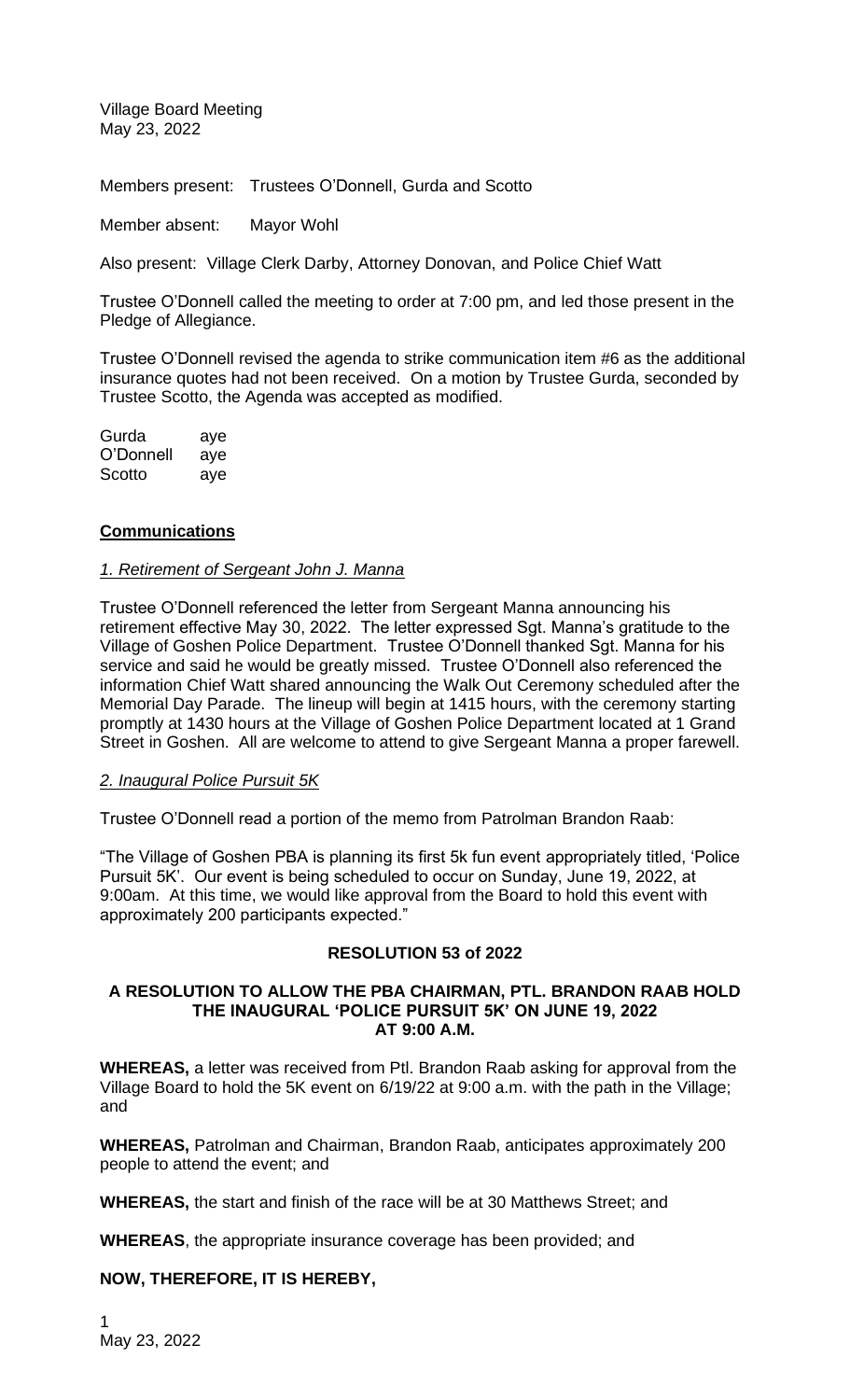**RESOLVED,** that the Village Board of the Village of Goshen hereby approves The Inaugural Police Pursuit 5K on June 19, 2022 at 9:00 a.m.

Motion to adopt by Trustee Gurda and seconded by Trustee Scotto. The vote was 3 ayes to  $0$  nays with  $0$  abstentions. The Deputy Mayor declared the Resolution adopted on May 23, 2022.

## *3. Goshen Parks and Recreation Annual Report*

Trustee O'Donnell shared that the annual report was available for public viewing and would be on the Village website as well. Trustee Gurda added that great effort has been made by the JRC, and there has been a lot of good things taking place in the parks.

### *4. MS4 Annual Report*

Trustee O'Donnell shared that the Municipal Separate Storm Sewer System Annual Report has been submitted, and will be available on the Village website for the community to view.

### *5. Limoncello liquor license*

Trustee O'Donnell read a letter from the owner of Limoncello (Il Limon Cella Inc.) stating that he would be renewing his liquor license. The letter is intended for informational purposes and no action is needed by the Board.

### **Items of Business**

### *1. Resolution to sell surplus street signs*

#### **RESOLUTION 52 of 2022**

## **A RESOLUTION TO SELL SURPLUS VILLAGE STREET SIGNS**

**WHEREAS,** the DPW continues to replace Village street signs; and

**WHEREAS,** there is not any further need for replaced signs; and

## **NOW, THEREFORE, IT IS HEREBY,**

**RESOLVED,** that the Village of Goshen Mayor is hereby authorized to declare certain street signs surplus and to sell particular signs.

Motion to adopt by Trustee Scotto and seconded by Trustee Gurda . The vote was 3 ayes to \_ nays with \_ abstentions. The Deputy Mayor declared the Resolution adopted on May 23, 2022.

## **Mayor/Trustee Comments**

Trustee Gurda discussed DPW road activities including mowing, and patching and line painting of Village streets. In addition, a dangerous tree was removed near the Qwik Stop. Trustee Gurda added that many of these beautification activities are for the Memorial Day Parade.

Trustee Scotto added about the beautification efforts taking place in the Village, and shared that plans and specs should be received soon for the CRV Wells. P&D, the Water/Sewer engineers are to start working on the \$3M grant received from the State.

Chief Watt reported that the Orange County Police had a successful car show/food truck event at the Historic Track on 5/22/22. There were approximately 3,000 people in attendance. Chief Watt shared information about the Memorial Day Parade, where